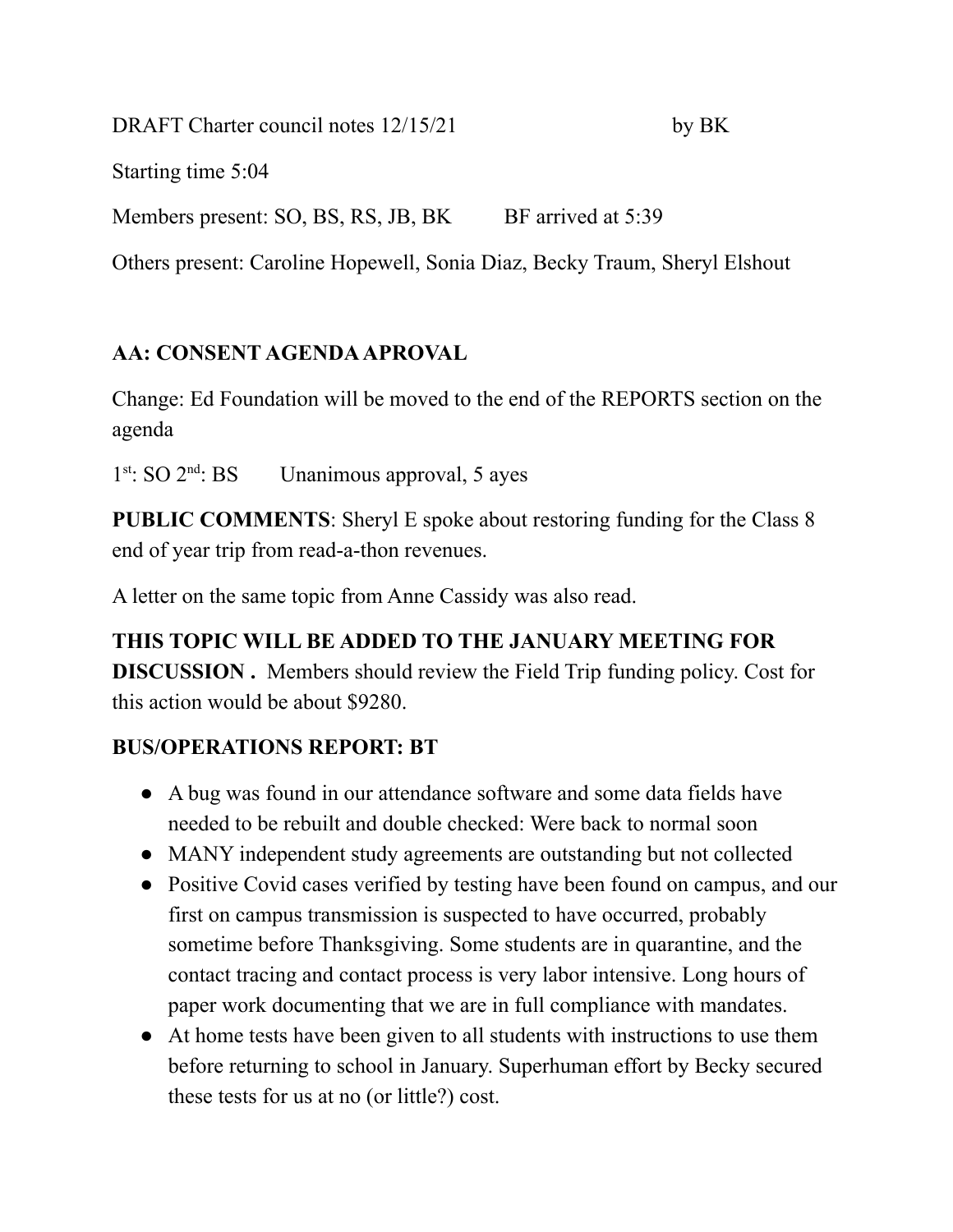**●** PCR testing results are now lagging, and extended testing turnaround times are the norm and a real problem preventing kids from returning to school quickly. Negative testing students wait at home until the results finally arrive.

# **AA: Vote required: FIRST INTRIM BUDGET final report: BT**

- We currently have a positive balance, but this outcome is aided by numerous unspent Restricted and Categorical funds rolling over. These will not be counted as revenue in the future if they remain unspent.
- $\bullet$  \$9K in cash... should be \$25-30K
- ADA a continuing problem due to lower than expected average daily assumptions cooked into the budget. There is talk of a reprieve from SAC on this, as it will soon become a budget issue for school districts statewide. Because we are a charter school, we feel the effects now… but schools statewide will soon be feeling the pain also. The question is, when (or will) Newsom act?
- Current ADA is 204
- Staffing changes will have an effect on the budget, but probably lower it
- We are acting to move some allowable expenses from category SR2 to SR3. This moves expenses into a more restrictive fund from one that has less restriction. Becky uncovered that this is allowable, helping us have more spending flexibility within our restricted funding landscape.
- Our payment ratio for benefit reimbursements improved marginally to 0.5%
- We will run out of funding for support staff before the end of the year at current spending rates. Additional Covid response money is running out and while we *hope* it will be replaced with an additional State grant, this is uncertain.
- Reserves and cash OK for now
- Read-a-thon gross revenue was about \$18K

# **ACTION: Vote to approve first Interim budget**

 $1<sup>st</sup>$  SO  $2<sup>r</sup>$  $2<sup>nd</sup>$ :RS Unanimous vote, 6 ayes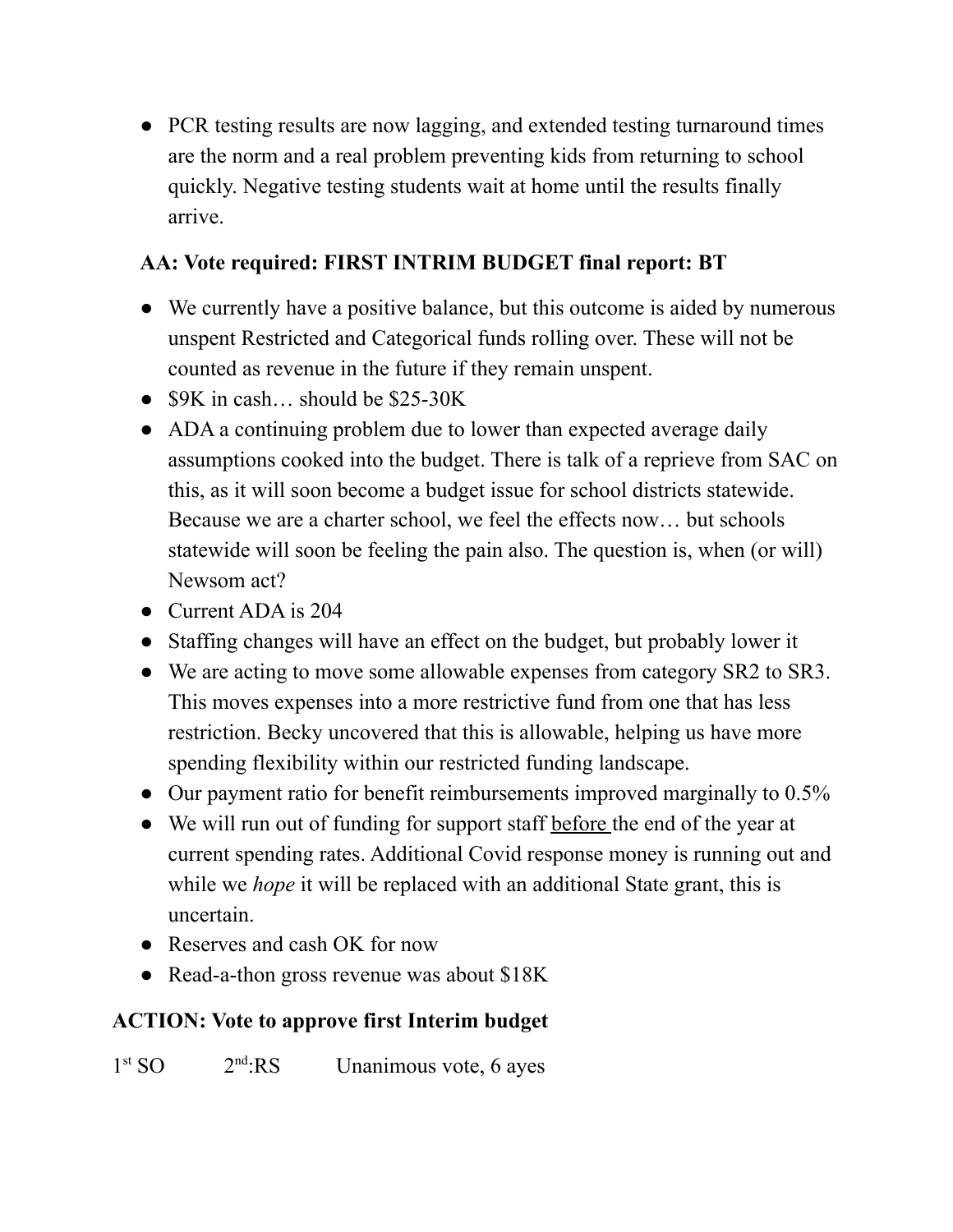### **AA: EDUCATOR EFFECTIVENESS BLOCK GRANT APPROVAL**

- No changes, no public comments from stakeholders after notice posted
- We can adjust to spending in future years: Only year 1 is fixed and set
- Attached list has full details

 $1<sup>st</sup>$ : SO  $2<sup>r</sup>$  $2<sup>nd</sup>$  RSVote: unanimous, 6 ayes

# **AA: VOTE REQUIRED: APPOINTING NEW MEMBER TO FILLAN EXISTING VACANCY THAT WILL EXPIRE IN SPRING 2022**

#### **Shall Sonia Diaz be appointed to the Charter Council?**

 $1<sup>st</sup>$ : SO  $2<sup>r</sup>$  $2<sup>nd</sup>$ : BK Vote: unanimous, 6 ayes

#### **ADMIN REPORT: CH**

- **● See attached report for details:**
- **●** Enrollment age for TK are slowly being indexed downward over the next 5 years (2 months down per year???) This will increase the pool of eligible public school aged children in the future… good for us, bad for independent preschools.
- **● We are closing one kindergarten: Lyra Matthews will be taking over Fourth Grade**
- We have an unfortunate mix of first- and second-year kids in our KGs now. The enrollment situation next year will be affected by this.
- **●** Our school councilor Mika Shiner will be adding Mondays to her schedule, working 2 days at 2/3 time (Correct?)
- **●** We received the Plein Aire grant to pay for lower grades art supplies
- **●** Our GIVING TREE program identified 12 families in need of holiday support. In the past, gift requests were granted, but this year, Target gift cards were given.
- **● LCAP** update in progress.